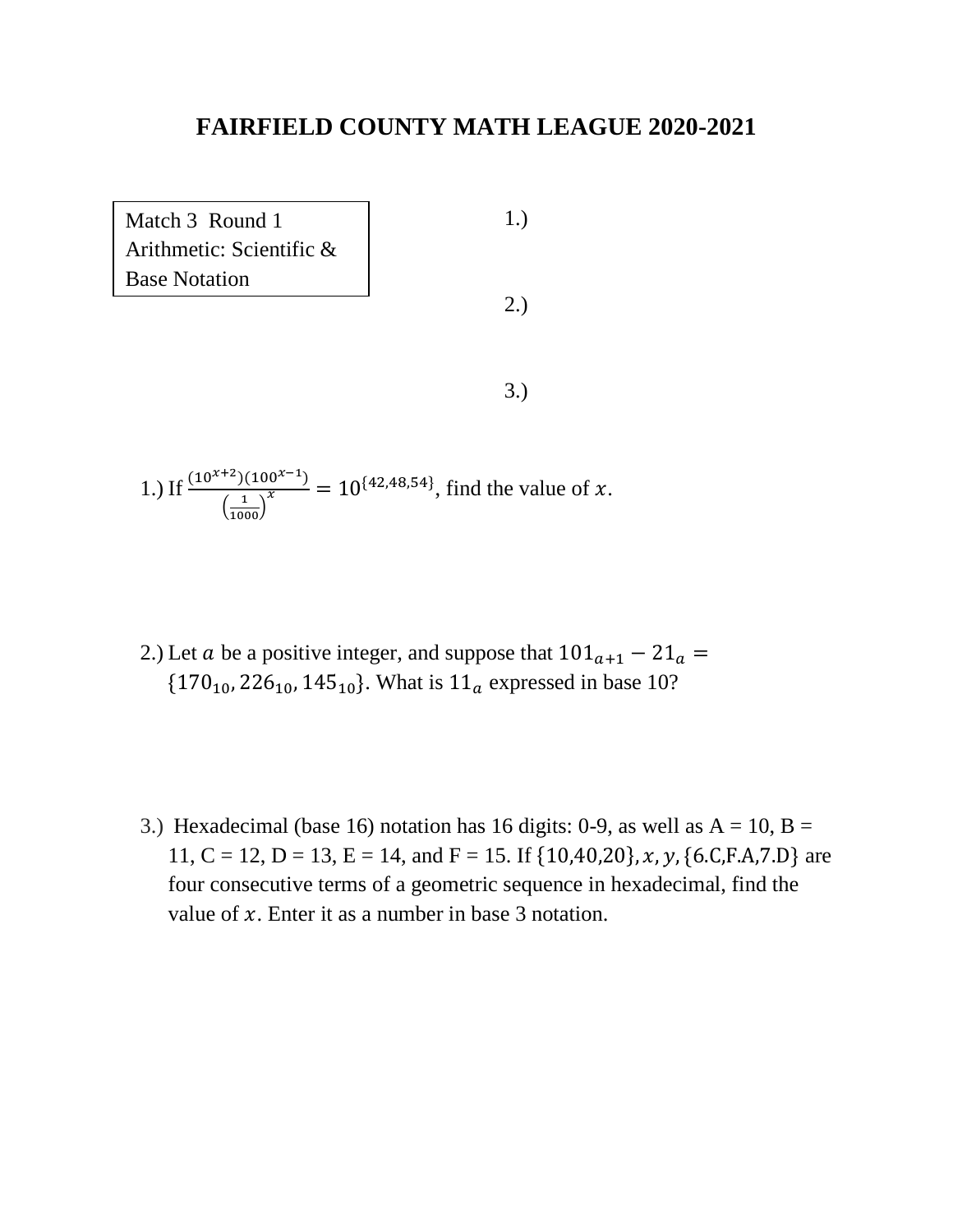Match 3 Round 2 Algebra 1: Word Problems 1.)

2.)

3.)

1.) Ivanna Hybrid commutes to work from home every day. On Monday her average speed in the morning is 50 miles per hour, but on the way home due to traffic she only manages an average speed of 40 miles per hour. If her total commute time on Monday was

{two hours and forty-two minutes, two hours and fifteen minutes, three hours and nine minutes}, find the distance from her home to her work in miles.

- 2.) The formula for converting a temperature in degrees Celsius  $(C)$  to its exact equivalent in degrees Fahrenheit (*F*), is  $F = \frac{9}{5}$  $\frac{5}{5}C + 32$ . A popular approximate way of performing the same conversion is phrased as "double it and add 30". If on a given day the approximation gives a temperature in degrees Fahrenheit that is {2,3,4} degrees Fahrenheit higher than the actual temperature, find the actual temperature in degrees Fahrenheit.
- 3.) A large bowl contains only peanuts and cashews. Initially, the bowl contains a total of {30,45,35} cups of nuts. Then {6,4,4} cups of peanuts and {9,11,9} cups of cashews are added to the bowl. As a result, the quantity number of cups of peanuts is now one half of what it was previously. How many number of cups of cashews cups of peanuts were in the bowl originally?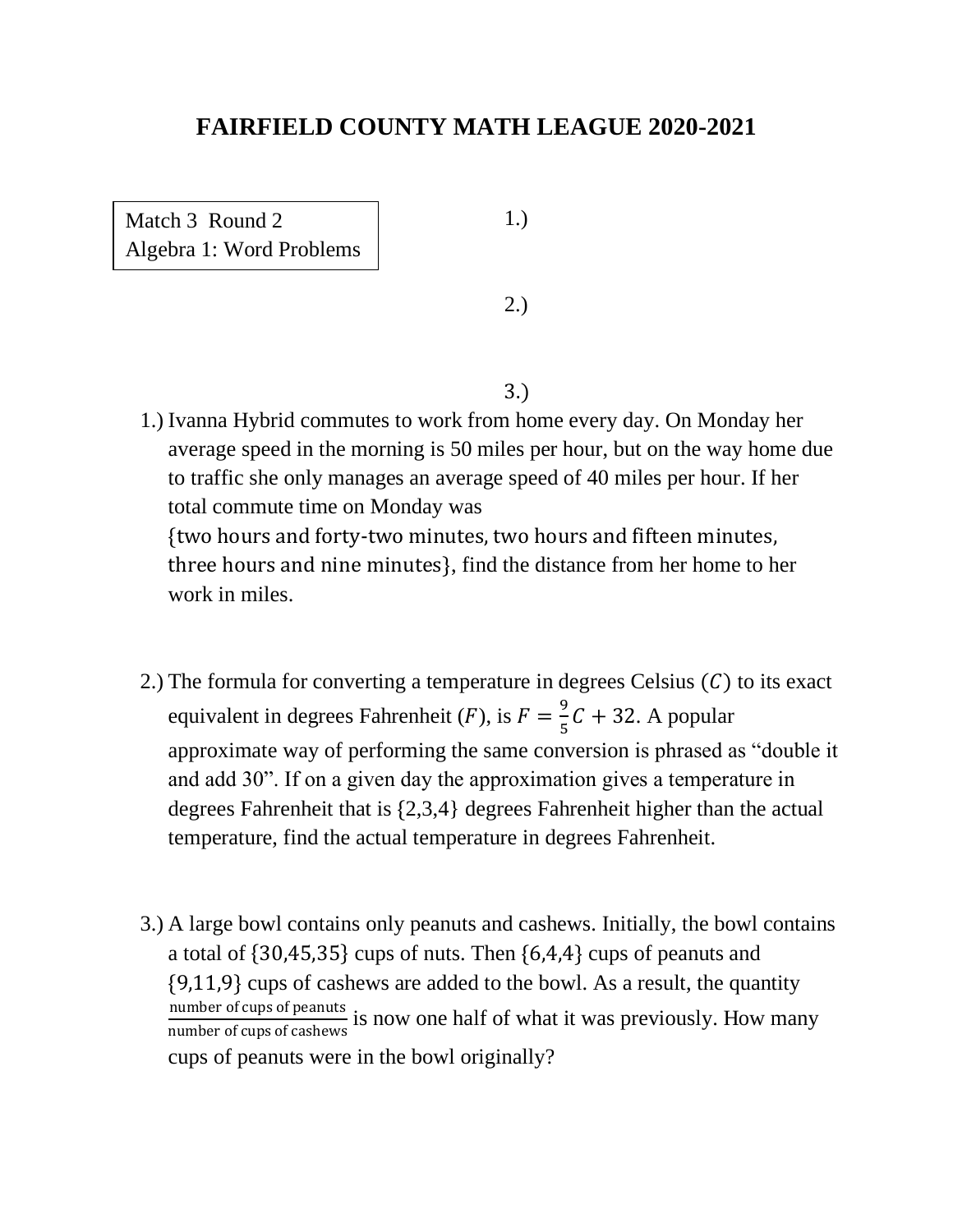Match 3 Round 3 Geometry: Polygons 1.)

2.)

3.)

- 1.) How many diagonals are in a polygon whose interior angle measures in degrees total {1800,1980,2160}?
- 2.) The diagram (not drawn to scale) shows octagon  $ABCDEFGH$ .  $AB = CD = EF = GH = 1$  and  $BC =$  $DE = FG = HA = x\sqrt{2}$ . Each interior angle of the octagon measures  $135^{\circ}$ . The area of the octagon is  ${3,5,9}$ . Find  $100x$  rounded to the nearest integer.



3.) A regular  $m$ -gon and a regular  $n$ -gon, with  $m < n$ , have the property that the difference between the measure of one interior angle of each is {6,8,9} degrees. Find the largest possible value of  $n$ .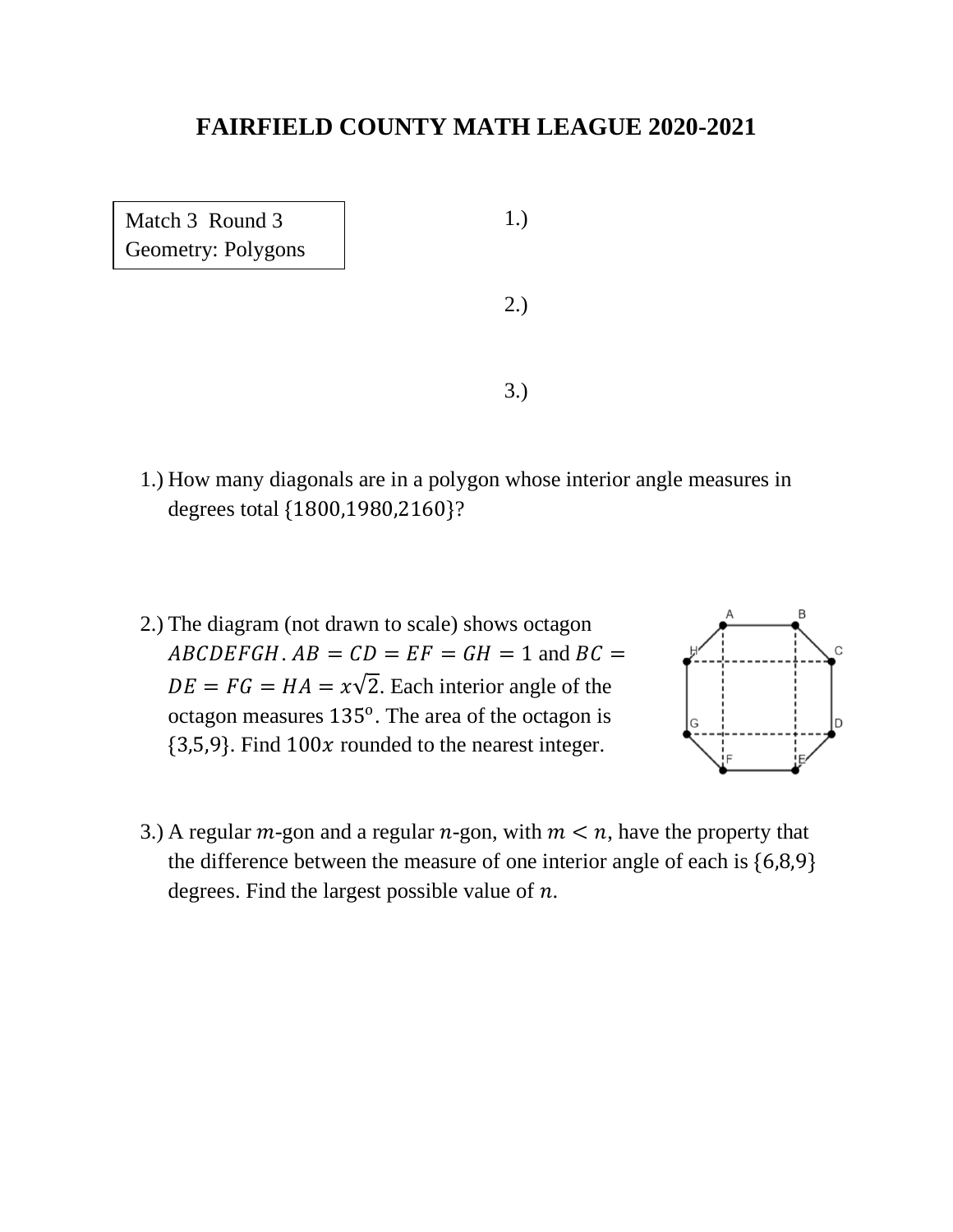1.) 2.) Match 3 Round 4 Algebra 2: Functions & Inverses

Note: the inverse  $f^{-1}$  of a function *f* is not necessarily a function.

1.) If  $f(x) = 2x + 5$  and  $f^{-1}(f^{-1}(a)) = \{3,4,5\}$ , find the value of a.

2.) Let *k* be a rational number that can be expressed in simplest form as  $\frac{a}{b}$  where a and b are integers. If  $g(x) = x^3 + 3x - 10$  and  $g^{-1}({10k^2 - 6k + }$  $5,14k^2 + 2k - 3,36k^2 + 2k + 8$   $) = 2k$ , find  $\frac{1}{2}ab - b$ .

3.)

3.) Let  $f(x) = a\sqrt{x + b} + c$ , where a, b, and c are real constants. If  $2f(4x +$ 1) has a domain of  $x \geq -\frac{9}{16}$  $\frac{1}{16}$  and a range of  $y \le 100$  and  $f(1) = 41$ , find  ${f(5), f(11), f(19)}.$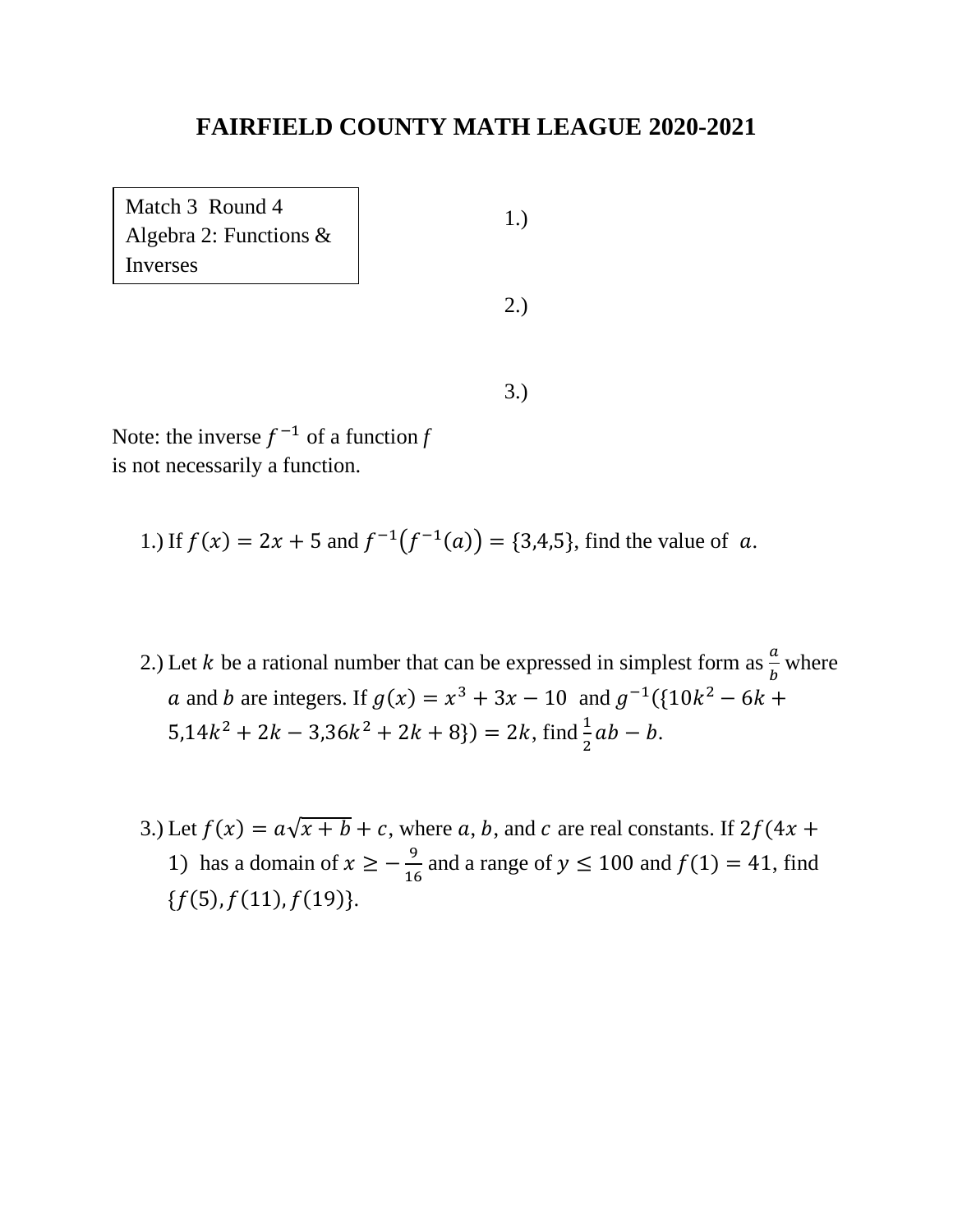| Match 3 Round 5             | 1.) |
|-----------------------------|-----|
| Precalculus: Exponents $\&$ |     |
| Logarithms                  |     |
|                             | 2.5 |
|                             |     |
|                             |     |
|                             |     |

1.) If *a* and *b* are positive integers and  $\frac{5^{a} \times 2^{b}}{5^{10} \times 3^{25}}$  $rac{5^{10}*2^{10}}{5^{10}*2^3}$  = 8 \* 10<sup>{300,100,200}</sup>, find the value of  $a + b$ .

2.) If 
$$
\log_{\{3,5,7\}}\left(1-\frac{1}{2}\right) + \log_{\{3,5,7\}}\left(1-\frac{1}{3}\right) + \dots + \log_{\{3,5,7\}}\left(1-\frac{1}{n}\right) = -4
$$
, find the value of *n*.

3.) If  $\log_3{45,135,405} = x$  and  $\log_4{400,1600,100} = y$ , then  $\log_3{4} = \frac{ax-b}{cx-d}$  $cy-d$ for positive integers  $a, b, c$ , and  $d$ , where  $a$  and  $c$  are relatively prime. Find the value of  $a + 2b + 3c + 4d$ .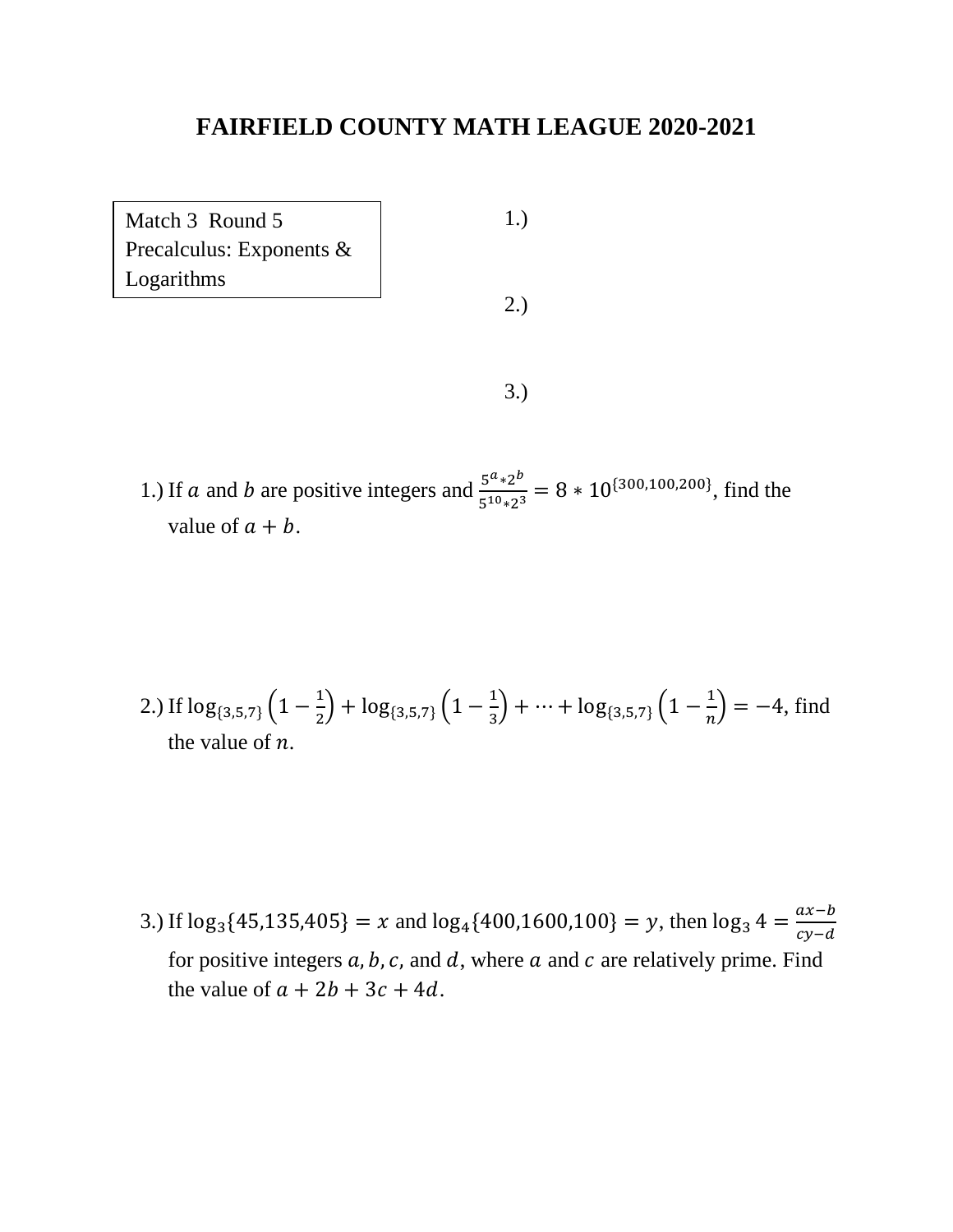

 $1.)$  If  $\vert$ a a  $\begin{bmatrix} a & a \\ c & c \end{bmatrix} + \{2,3,4\} \begin{bmatrix} 6 & b \\ b & 1 \end{bmatrix}$ b 1  $=\begin{bmatrix} 15 & 33 \\ 50 & 3 \end{bmatrix}$ 50 d , find the value of  $d$ .

2.) If 
$$
A = \begin{bmatrix} 4 & 2 \\ 7 & x \end{bmatrix}
$$
 and  $det(2A^{-1}) = \begin{Bmatrix} \frac{2}{5}, \frac{2}{9}, \frac{2}{13} \end{Bmatrix}$ , find the value of x.

3.) If 
$$
A = \begin{bmatrix} x & 8 \\ y & z \end{bmatrix}
$$
,  $B = \begin{bmatrix} 9 & -1 \\ 3 & 4 \end{bmatrix}$ ,  $x > 0$ ,  $AB = BA$ , and  $det(A) =$   
{321, 417,576}, find the value of z.